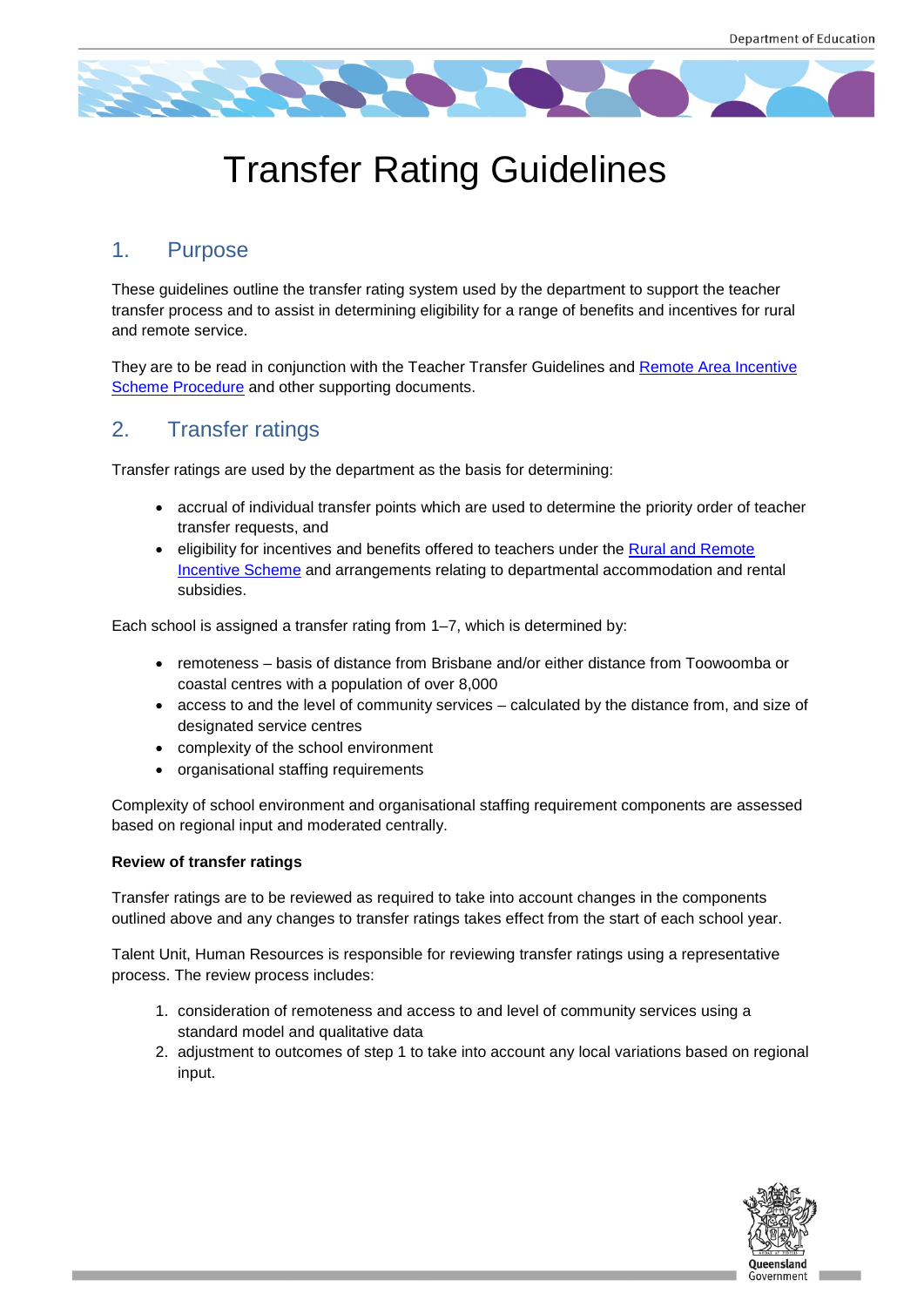### 3. Teacher transfer point accrual

Transfer points provide the basis for determining the relative priority order of teacher transfer requests. Teachers accrue transfer points based on the school's transfer rating and their period of service in that location (Appendix A). Part- time teachers accrue transfer points at the same rate as full time teachers and are considered in the same point cohort.

Please refer to [Teacher Transfer Ratings](https://intranet.qed.qld.gov.au/Services/HumanResources/payrollhr/careers/Documents/current-teacher-transfer-ratings.xls) for the transfer rating for an individual school.

Accrued transfer points are only retained for the last 10 years calendar service with the department, inclusive of the current school year. Points accrued prior to this are not considered.

Accumulated transfer points are lost when a teacher receives a transfer (requested or compassionate) to their first preference location (geographic area or school), except for teachers who:

- have completed the specified minimum service period in an AMP community, or
- transfer to a rating  $4 7$  location.

In such cases, all accumulated transfer points are retained.

Transfer points will also be lost if a teacher receives their first preference location, but their sector preference (primary, secondary, special) cannot be accommodated. Accrued transfer points are retained following a transfer in all other cases.

#### **Accelerated point accrual (transfer rating locations 3 – 7)**

Points accrue on an accelerated basis in rating  $3 - 7$  locations during the 3 year period following the specified minimum service period (ie 2 years for rating 7 schools; 3 years for rating 3 – 6 schools). Therefore, teachers who elect to work for longer periods in these schools increase their prospects of securing a transfer to a preferred location when they choose to return, and schools benefit from the advantages associated with longer term employment, such as greater stability and stronger community integration.

### 4. Changes to transfer ratings and point accruals

Any changes to point accruals apply from the beginning of a school year. Changes arising from school's transfer rating are transitioned as follows:

- when a school rating is increased, points accrue at the higher value from the start of the year in which the change was effected
- when a school rating falls, points accrue at the higher (previous) value for a maximum of 3 years, including the year in which the change was effected.

Retrospective arrangements only apply to teachers who are based at the location prior to the change, and do not apply to transfers which take effect at the start of a new school year.

### 5. Calculating transfer points

The following business rules are applied when calculating individual transfer points.

#### **5.1 General accrual principles**

• transfer points are calculated to 2 decimal points

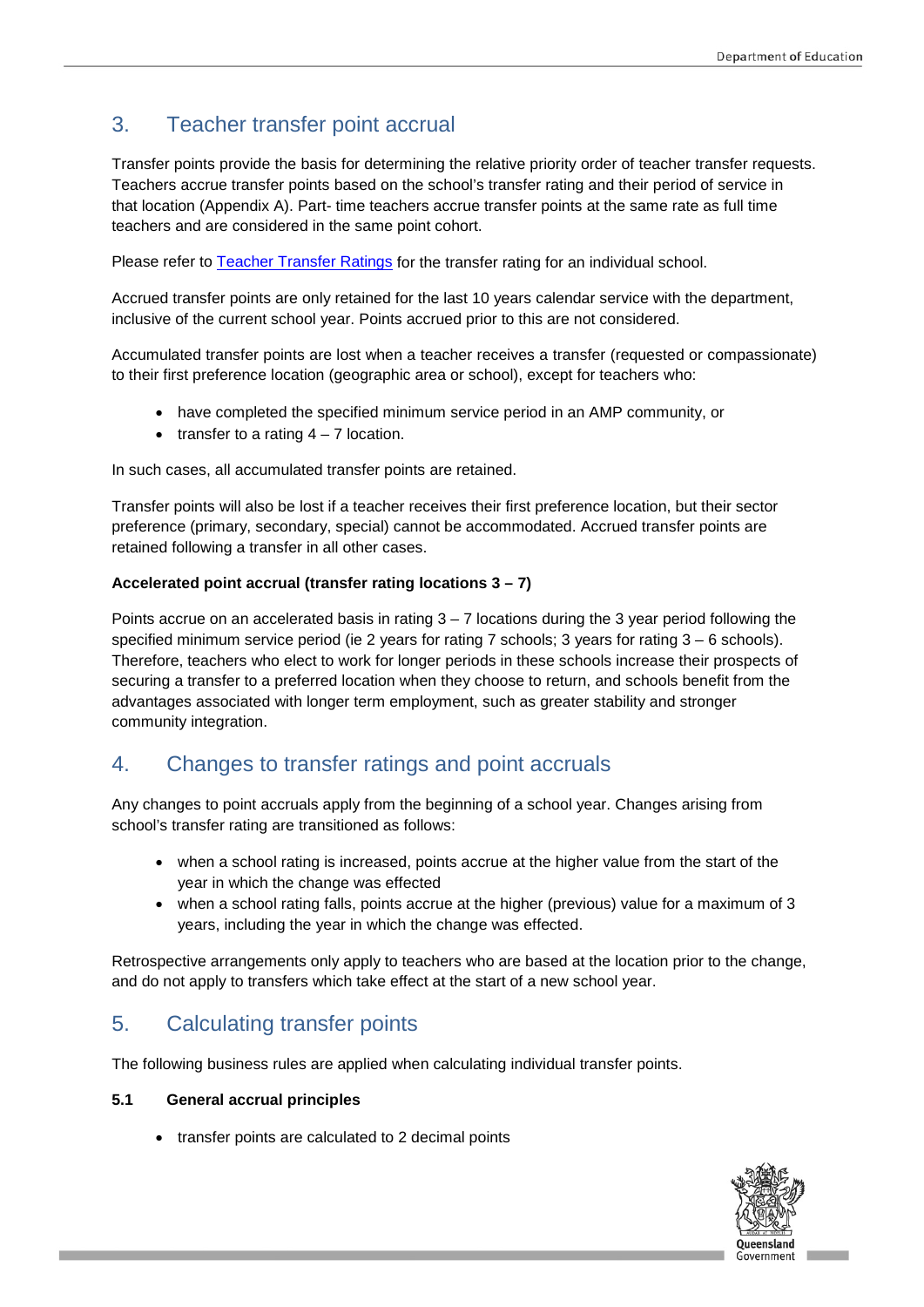- transfer points accrued during temporary employment are counted if the period of temporary employment, or number of continuous temporary engagements<sup>[1](#page-0-0)</sup>, occurred immediately prior to their permanent appointment
- part-time teachers accrue transfer points at the same rate as full time teachers
- transfer points are only calculated for the last 10 calendar years' service with the department. Points accrued prior to that time not counted
- points accrue on an accelerated basis in rating  $3 7$  locations during the 3 year period following the specified minimum service period (ie 2 years for rating 7 schools; 3 years for rating 3 – 6 schools. Refer to Appendix A)
- where a departmental location has not been assigned a school transfer rating, a default of 1 point will be used in all calculations.

#### **5.2 Multiple locations and accelerated points**

- relieving teachers accumulate points at the rate of the location they are relieving in
- teachers working at multiple school locations (eg itinerant) with different transfer ratings accumulate points at the rate of their identified base location (ie  $1<sup>st</sup>$  incumbency)
- if a teacher accruing accelerated points (rating 3–7 schools) is required to transfer to another rating 3-7 location, their accelerated status is retained, and points will accrue at the accelerated rate for the relevant year at the rate of the new location
- for all other transfer types, points will accrue at the rate for the first year in the new location.

#### **5.3 Loss of accrued points**

- transfer points are lost on transfer to first preference location, unless when the transfer occurs out of an AMP location or the transfer is into a rating 4 – 7 location. In these cases, transfer points are retained
- where a teacher has formally separated from the department (eq resignation, retirement) and is reemployed, transfer points from previous period of employment are not retained.

#### **5.4 Leave and secondments**

-

- points accrue during periods of paid leave and accumulate at the rate of the teacher's base location before commencing leave
- points accrue for during periods of paid maternity leave (full or half pay) at the rate of the teacher's base location before commencing leave
- points do not accrue for periods of unpaid Family Leave. However, when taken in conjunction with paid maternity leave, points are counted for the previous 10 years of eligible service (ie previous 10 years worked excluding unpaid leave, not just previous 10 years period)
- points accrue for periods of unpaid leave of less than 1 month
- points do not accrue during periods of unpaid leave greater than 1 month, but the period of leave will count towards the 10 year accrual limit
- points accrue for periods of WorkCover leave of up to 3 months
- points accrue during an approved Department of Education teacher exchange program at the rate of the teacher's base location before commencing the program
- points accrue during a period of special unpaid leave to undertake a teaching position with the Education Queensland International commercial offshore program at the rate of 1 point per year for up to a maximum of 3 years participation in the program

<sup>1</sup> For the purposes of these guidelines, *continuous temporary service* is defined as all temporary service, provided that breaks in total service do not exceed a maximum of 60 working days during the designated school terms.

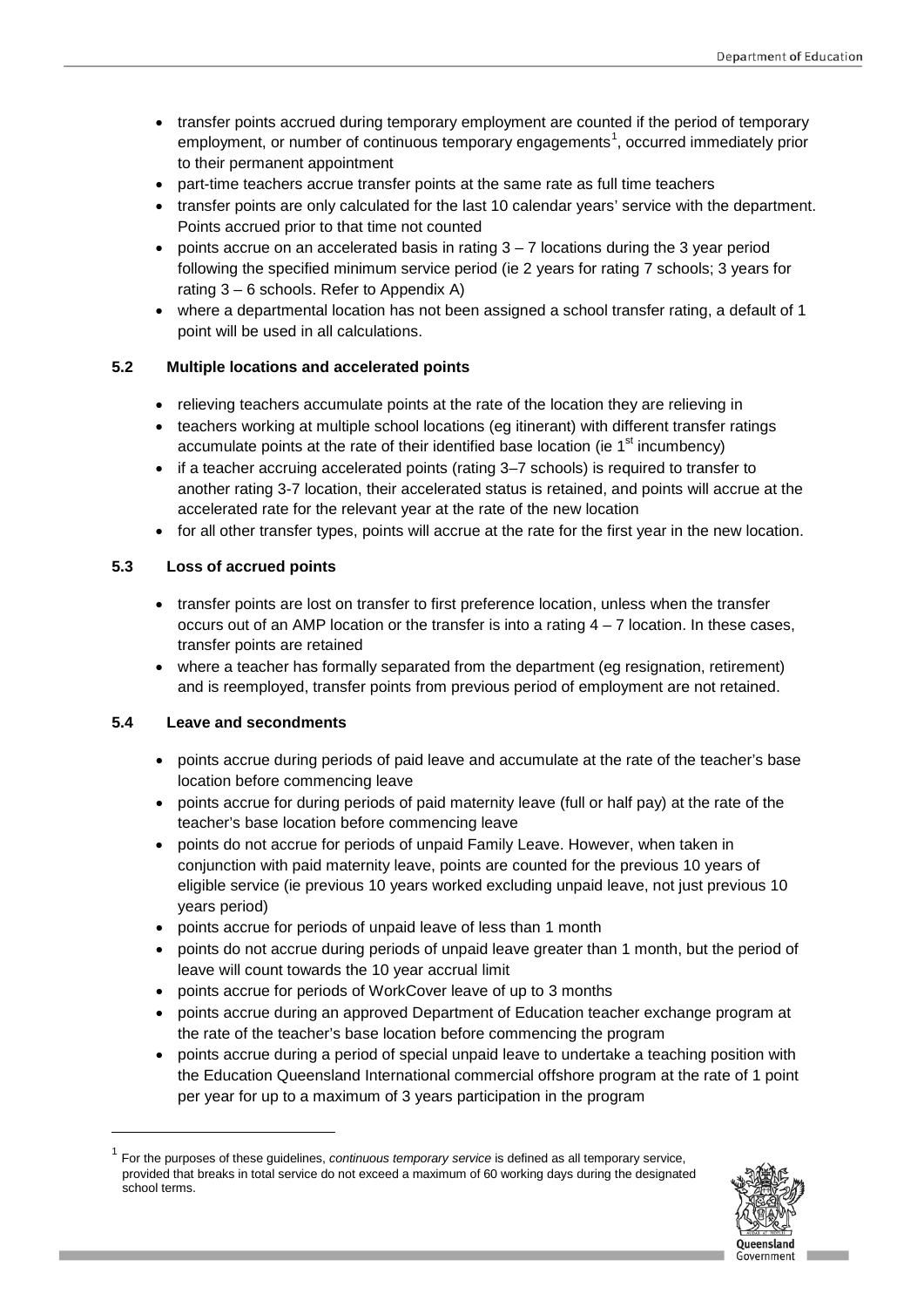- points accrue during secondment to non-departmental locations at the rate of 1 point per year
- points accrue during secondment to other departmental locations at the rate of 1 point per year.

A teacher's transfer point balance is verified by the regional HR team when their application has been confirmed. MyHR Corporate Reporting automatically calculates transfer points for the majority of applicants. However, transfer points may need to be calculated manually in a small number of cases where a teacher has a varied service history.

If you have any questions about your transfer point calculations, please refer to your [regional HR](https://intranet.qed.qld.gov.au/Services/HumanResources/Forms/Documents/RegionalOfficeContactDetails.pdf)  [team.](https://intranet.qed.qld.gov.au/Services/HumanResources/Forms/Documents/RegionalOfficeContactDetails.pdf)

### Other Resources

[Teacher Transfer Guidelines](https://intranet.qed.qld.gov.au/Services/HumanResources/payrollhr/careers/Documents/teacher-transfer-guidelines.pdf) [Teacher Transfer Ratings](https://intranet.qed.qld.gov.au/Services/HumanResources/payrollhr/careers/Documents/current-teacher-transfer-ratings.xls) [Rural and Remote Incentive Scheme](http://ppr.det.qld.gov.au/pif/supdoc/Documents/rais-guideline.docx)

### Procedure Ownership

Talent Unit, Human Resources

### Revision and Approval History

| <b>Revision date</b> | Version | Author       | <b>Description of changes</b> |
|----------------------|---------|--------------|-------------------------------|
| April 2017           |         | Nicole Green | Publication                   |

### Approvals

| <b>Name</b> | <b>Delegation</b> | <b>TRIM Number/EMB Item</b><br><b>Number</b> | <b>Date</b> |  |
|-------------|-------------------|----------------------------------------------|-------------|--|
|             |                   |                                              |             |  |